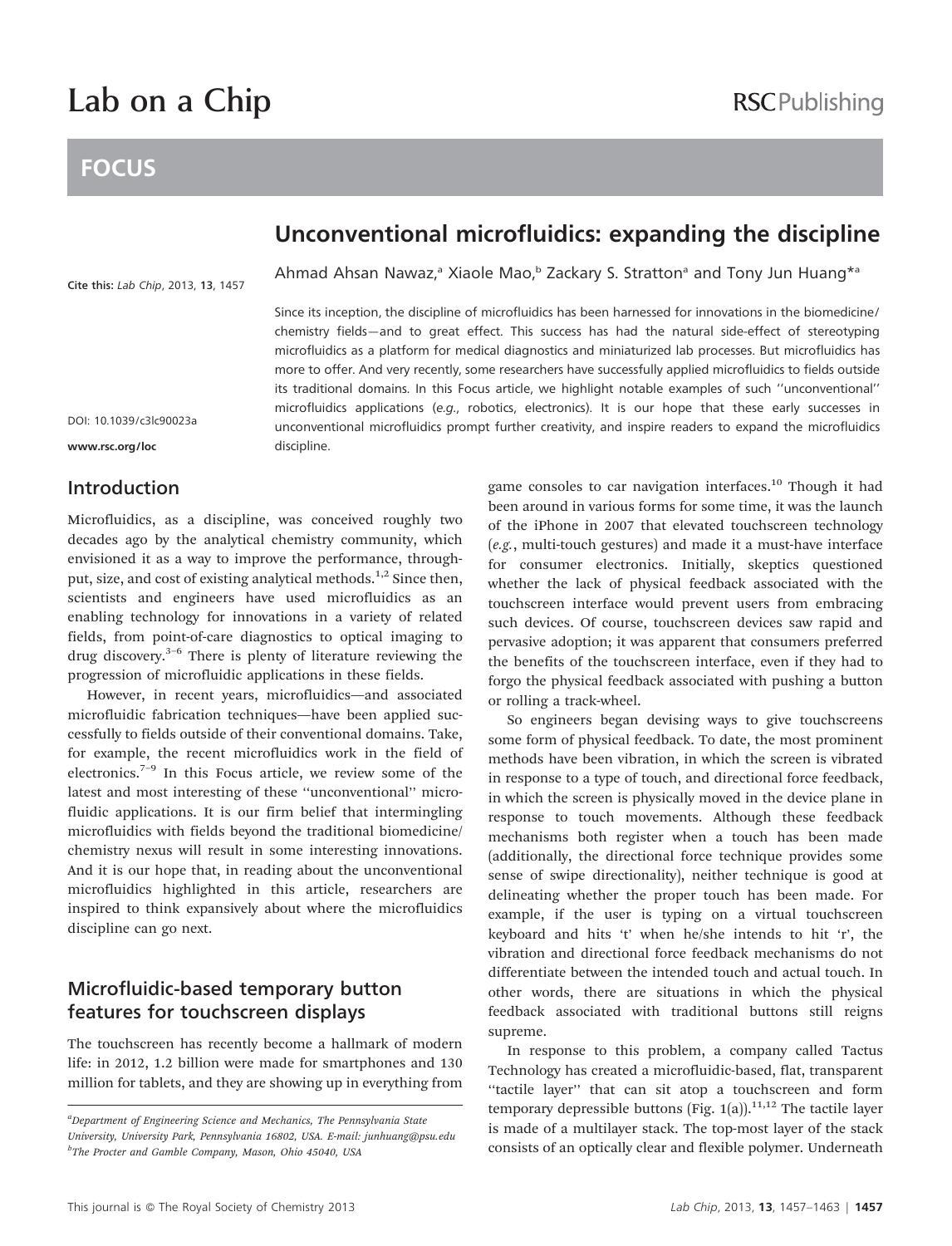

Fig. 1 (a) Three-dimensional, transparent, fluid-filled buttons overtop a touchscreen; buttons automatically rise from the screen when needed for typing and recede after typing is complete. (b) Buttons result from an embedded microfluidic network; an increase in fluid pressure causes fluid movement through the microholes, forcing the polymeric layer to bulge outward and creating a series of depressible buttons. Images reproduced from ref. 11 and 12.

this, a series of microchannels run through a transparent substrate. Holes in the substrate exist at predefined locations, such that when pressure is applied to the fluid in the microchannels (via a proprietary actuation system), the polymer is bowed upwards, forming a physical button (Fig. 1(b)).

The tactile layer is designed  $(i.e.,$  the microhole locations are selected) according to the desired button locations on the touch screen. The tactile layer is then laid overtop the touchscreen during the manufacturing process. Based on the content shown on the screen, pressure is applied to or removed from the fluid in the embedded microfluidic network, causing fluid-filled buttons to rise out of or recede into the tactile layer. This provides real-time, content-based physical features for interacting with the underlying touchscreen, such as keyboard buttons that automatically rise from the screen when typing is needed, then automatically recede when typing is completed. Fig. 1(a) shows an image of a tactile screen with keyboard buttons activated. Tactus expects the first commercial deployment of its technology by the end of this year. The company envisions applications in all touch screens, moving beyond the phone/tablet market to TVs, car consoles, etc.

#### Flexible microfluidic electronics

Modern digital electronics are built with semiconductor materials, and such semiconductor materials are rigid, limiting the physical configurability of an electronic device. Flexible, bendable electronics would allow a user to change a device's shape as needed, creating a brand new paradigm for electronic device design. In an effort to approximate total device flexibility, manufacturers often build what are, in effect, articulated electronics: groupings of small, rigid components with flexible interconnections (e.g., a foldable keyboard).

In the past few years, researchers have begun harnessing microfluidics to build flexible electronic devices.<sup>13</sup> Recently, Shi Cheng et al. used microfluidics to create a stretchable and deformable 900 MHz radiation sensor.<sup>8</sup> The device consisted of a large-area radio frequency (RF) antenna and a small cluster of conventional rigid electronic components for RF power detection. The RF antenna was created by patterning a microfluidic channel grid in polydimethylsiloxane (PDMS) using standard microfabrication techniques, adhering the patterned PDMS to a flat piece of PDMS to close the channels, and injecting a room-temperature conductive liquid alloy (Galinstan) to fill the channels. The small cluster of conventional rigid electronics (for converting received RF power to the corresponding DC voltages) was brought into electrical contact with the Galinstan of the RF antenna, and was then locally covered with PDMS, creating a PDMS-enclosed flexible RF radiation sensor with two wire leads exiting the PDMS for power supply (Fig. 2(a)).

The antenna was shown to have an unstretched radiation efficiency of 94%, and a radiation efficiency of higher than 80% when it was stretched to 15% (Fig. 2(b)), which is better than most internal antennas in mobile handsets. When exposed to direct RF illumination by a radiation source placed 5 m away, the radiation sensor maintained RF indication even under severe folding and twisting (Fig. 2(c) and (d)). Thus the microfluidic RF antenna showed good functionality and mechanical ruggedness. And because the enclosed metal is a liquid—rather than in the form of solid wires—there is no concern about mechanical stress leading to breakage and disruption of electrical continuity.

This radiation sensor is a prominent example of flexible microfluidic electronics, but it is not the only example. Other interesting work is being done to marry microfluidics and electronics, with the intent of making electronics devices lightweight, bendable, and stretchable. There is potential for innovation in this emerging pairing of disciplines. An example of such innovation is contained in the next section, where we examine the use of microfluidics to create a capacitive tactile sensor.

## Flexible microfluidic force sensor for tactile feedback

For decades, engineers have devised sensors that attempt to approximate the human sense of touch. Such force-sensing capabilities are directly applicable to robotics and prosthetic limbs, where tactile feedback is required to achieve effective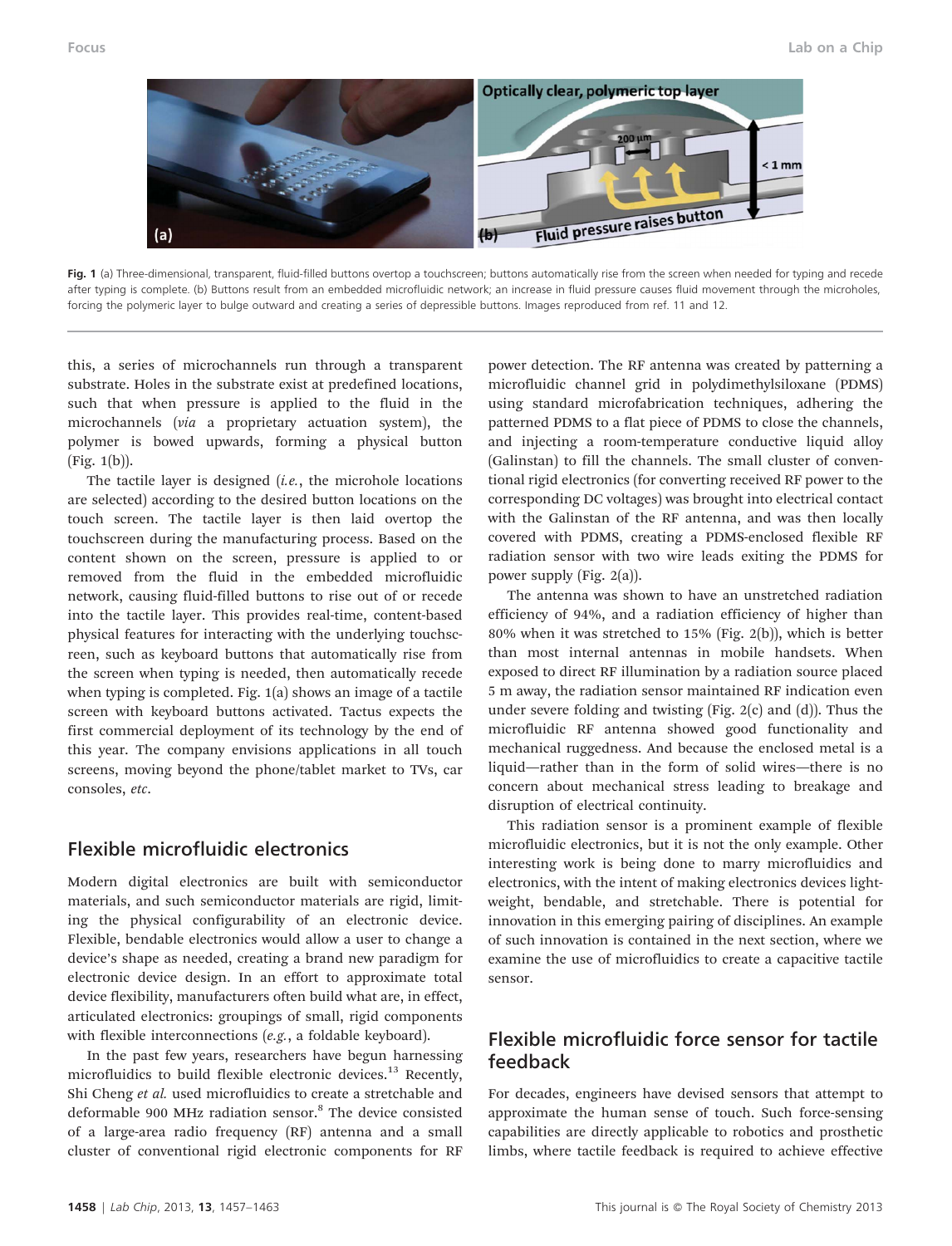

Fig. 2 Flexible microfluidic radiation sensor: (a) unstretched, (b) stretched with 15% elongation in the horizontal direction, (c) under manual applied strain in both the horizontal and vertical directions, and (d) under severe twisting. Images reproduced from ref. 8.

grasp. In many cases, the ideal tactile sensor is one that mimics the human finger: its sensitivity, its fine spatial resolution, its fast response time, its sensing ability across a curved and deformable surface, and its ability to change shape slightly to accommodate the object being manipulated while still maintaining sufficient pressure for grip. Sensors designed to approximate the human finger have used various technologies, including micro-inductors, electro-active polymer based strain gauges, piezoelectric polymeric transducers, and MEMSbased devices.<sup>14</sup>

In an effort to make a flexible tactile sensor with robustness to cracking and fatigue, Wong et al. recently developed a flexible microfluidic capacitive normal force sensor.<sup>15</sup> The sensor consists of PDMS with three layers of embedded microfluidic channels: an upper layer containing Galinstan (the same conductive liquid alloy used to fabricate the RF antenna described in the previous section), a lower layer also containing Galinstan, and a middle layer containing enclosed air. The metal-filled channels form a 5  $\times$  5 array of individually addressable tactile elements (also known as taxels), as shown in Fig. 3. Because this array is separated by compressible air-filled chambers, the result is a sensor whose capacitance changes as a result of normal force applied to the sensor surface.

Each of the 25 taxels were load-tested with static uniaxial loads ranging from 0–2.5 N, as well as low-frequency dynamic loads (0.4–4 Hz), to characterize the response of the sensor. The sensor demonstrated repeatability, a spatial resolution of approximately 0.5 mm at the taxel locations, and an ability to

follow low-frequency loading and unloading phases. The sensor also performed reliably when wrapped around a surface with curvature similar to that of a human finger, and tolerated more challenging curvatures as well.

This intriguing tactile sensor approach provides good sensitivity and excellent flexibility. There are no solid components (e.g., wires), so there is no concern of sensor failure due to mechanical stress. The sensor is chemically inert, inexpensive, and its design can be tuned to fit the application by adjusting the thicknesses of the PDMS and air (which combine to form the device's dielectric medium). The authors envision deploying such devices in robotic fingers, exploiting their flexibility to provide robust force measurement under circumstances of sensor deformation.

### Stretchable, self-healing microfluidic electric wires

There has been remarkable progress in the development of polymers that, if severed, can reform chemical attachments and therefore recombine to form a whole. These self-healing polymers have obvious applications in robotic end-effectors: in efforts to mimic the human hand, a robotic hand would require flexible touch sensors to emulate the skin surface, and the material of these touch sensors should have some capacity to self-heal, thus emulating the human skin's ability to repair itself. To date, researchers have introduced polymers that self-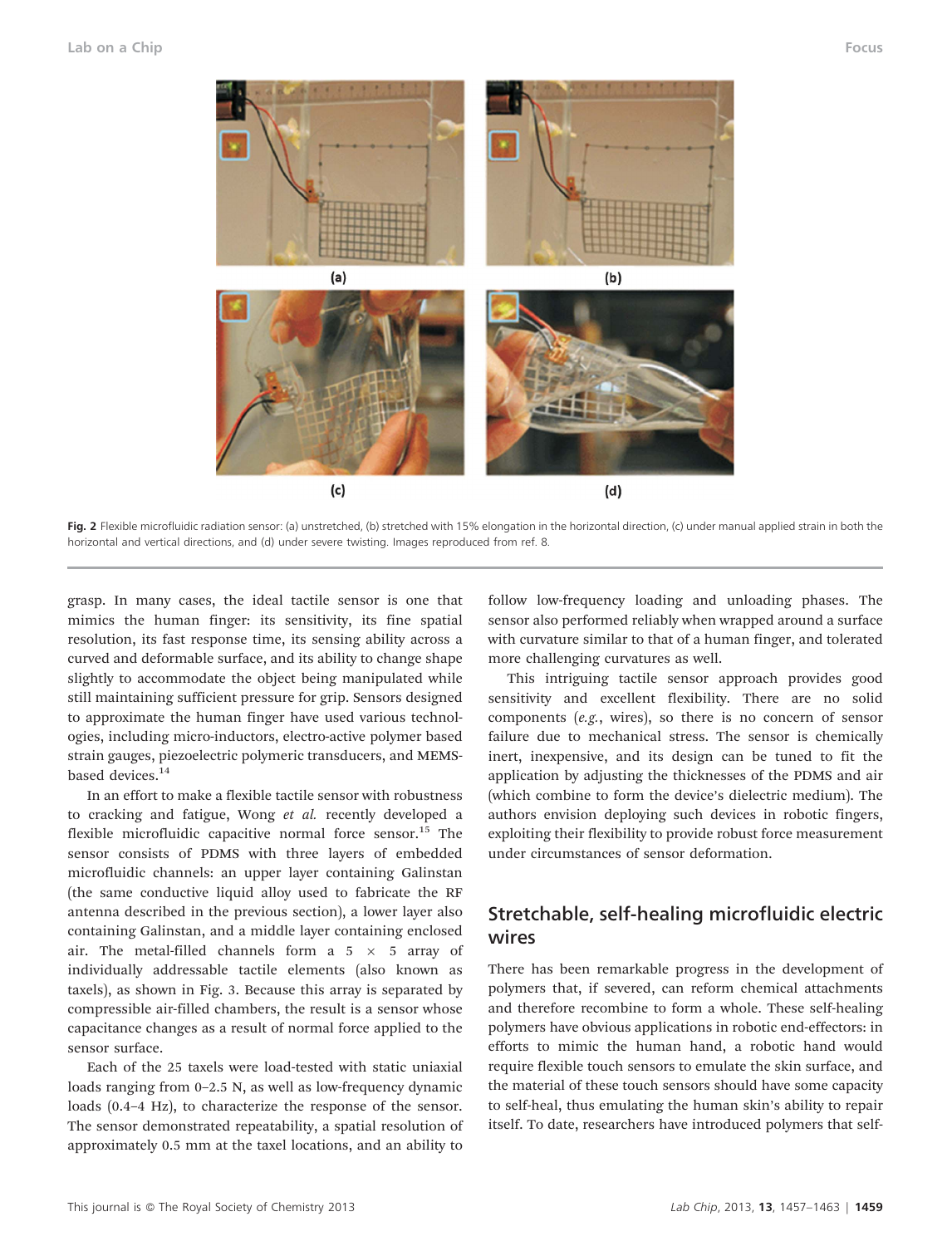

Fig. 3 Flexible microfluidic sensor that uses capacitance changes between liquid metal-filled microfluidic channels to measure normal force. (a) Device prototype, with conductive channels in top and bottom PDMS layers, separated by a middle layer of enclosed air channels. No solid electronics components are used. (b) Schematic of the top and bottom channel layers, forming a 5  $\times$  5 array of sensing locations, called taxels, in the middle of the device. Image reproduced from ref. 15.

heal as a result of incident light, heating, or even just physical contact.16–19

In an effort to build self-healing conductors, Palleau et al. fabricated a cylindrical microchannel in self-healing polymer and filled the channel with the liquid metal eutectic gallium indium (EGaIn).<sup>7</sup> The polymer used was called Reverlink, and is a registered trademark of Arkema France; if a piece of Reverlink is severed, functional groups grafted in the polymer generate strong hydrogen bonding that permits the polymer to self-heal if the pieces are placed in contact with one another. The microchannel was created by pouring the polymer around a copper wire coated with Teflon spray to minimize adhesion, curing the polymer, and then extracting the wire. Injection of EGaIn into the channel then enabled electrical conduction along the channel, forming what the authors termed a selfhealing stretchable (SHS) wire.

Experiments with the SHS wire demonstrated it could be subjected to a tensile strain of 150% before failure. Electrical continuity was maintained during stretching, although the resistance increased due to narrowing of the channel crosssection. And when the SHS wire was severed, the surface of the liquid metal oxidized rapidly, forming a thin layer of solid oxide that adhered to the surrounding polymer, preventing liquid metal from exiting the exposed channel (continuing the human skin analogy, this is like blood clotting at a cut). When the two severed pieces were aligned and placed into physical contact with one another, the liquid metal merged together to reform a continuous and conductive wire, and the polymer healed to reform a continuous piece. After restoration, the wire's resistance was slightly increased (Fig. 4(b))—which the authors attribute to imperfect alignment of the channel interfaces or displacement of small amounts of metal during the severing process—and the polymer failed at a lower strain, around 60% (Fig. 4(c)). Despite the slight degradation in capabilities post-heal, this SHS wire has a host of possible applications, and the implications for robotic end-effectors are exciting.

## Microfluidic-based soft robotics

The past decade has witnessed considerable growth in the commercial use of robots, which have found increasing applications in manufacturing, assembly, packaging and transport, earth and space exploration, surgery, and weaponry. These robots come in forms that mimic humans (ASIMO, Nao), forms that mimic animals (BigDog), forms that mimic natural principles (swarm robots), and forms that have no basis in nature (manufacturing robots). Whatever the shape, the large majority of current robots consist of hard parts typically made of metal—that are actuated by electrical motors or pneumatic or hydraulic systems. But there are circumstances in which robots consisting of soft parts would be advantageous; for example, soft end-effectors could better handle fragile objects, and a soft-bodied robot could better maintain balance while moving across unknown, irregular terrain.

In response, the research group headed by George Whitesides at Harvard has pioneered the field of soft robotics, drawing on nature for inspiration, such as the tentacles of squid or the trunk of an elephant for object manipulation, and the octopus and starfish for examples of effective locomotion over variable terrain.20–22 The methodology developed by the Whitesides group over the last few years relies on microchannels and chambers fabricated in soft, elastomeric material. When air is pumped into these embedded pneumatic networks, the surrounding material inflates. By fabricating these pneumatic networks closer to the top surface of the surrounding elastomeric layer than the bottom surface, when air is pumped in, the top surface expands more than the bottom surface, causing the layer to curl downward. Similarly,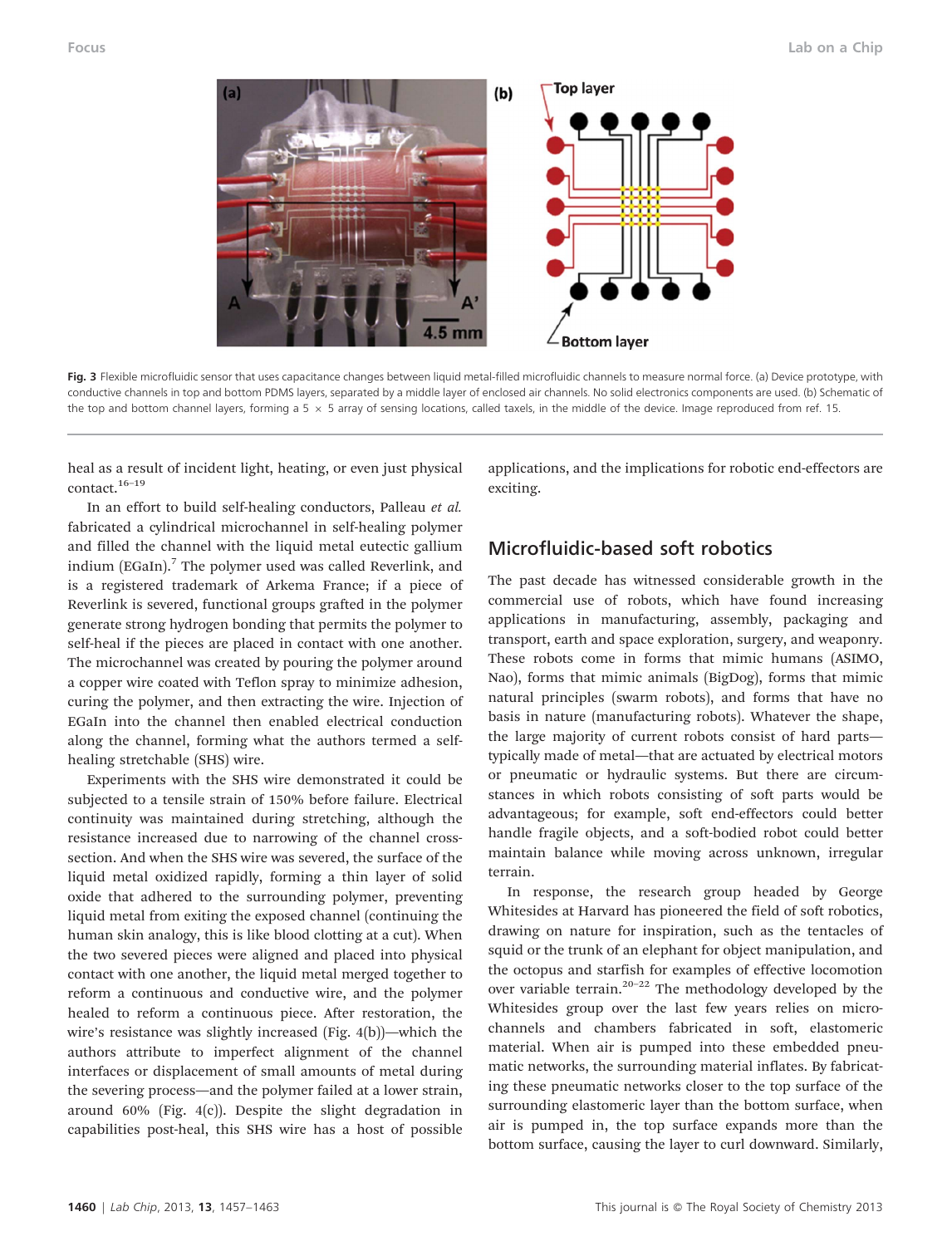

Fig. 4 Self-healing stretchable wire. (a) Schematic demonstrating the severing and restoration of the conduction path. (b) Relative resistance of the wire during a severing–restoration sequence. The researchers attribute the slight increase in resistance after restoration to imperfect alignment of the channel interfaces or displacement of small amounts of metal during the severing process. (c) Mechanical characterization of the wire before being cut (continuous line) and after being restored (discrete points). The self-healed polymer fails at a lower strain ( $\sim$  60%). Image reproduced from ref. 7.

if an elastomeric layer containing a pneumatic network is bonded on top of an elastomeric layer without an embedded network, actuation of the network in the top layer will cause the composite to curl downward. In these ways, the researchers achieve directional and controllable movement of the elastomeric material.

Obviously, robotic components made entirely of elastomer and air are extremely cheap relative to their more traditional, hard counterparts. But what can such soft robotics do? As the Whitesides research group has demonstrated: quite a lot. As an example of a soft end-effector, take the starfish-like structure shown in Fig.  $5.^{20}$  The structure consists of three layers bonded to form the composite structure: the top layer is made of the flexible polymer EcoFlex and contains embedded pneumatic networks; the middle layer is made of the less flexible polymer PDMS; and the bottom layer is made of



Fig. 5 Starfish-like structure of layered elastomeric materials. (a-d) Actuation of the pneumatic network embedded in the topmost layer of the structure causes the structure to curl downward, enabling gripping of an uncooked egg; grip is sufficient to support the weight of the egg upon lifting of the end-effector. Image reproduced from ref. 20.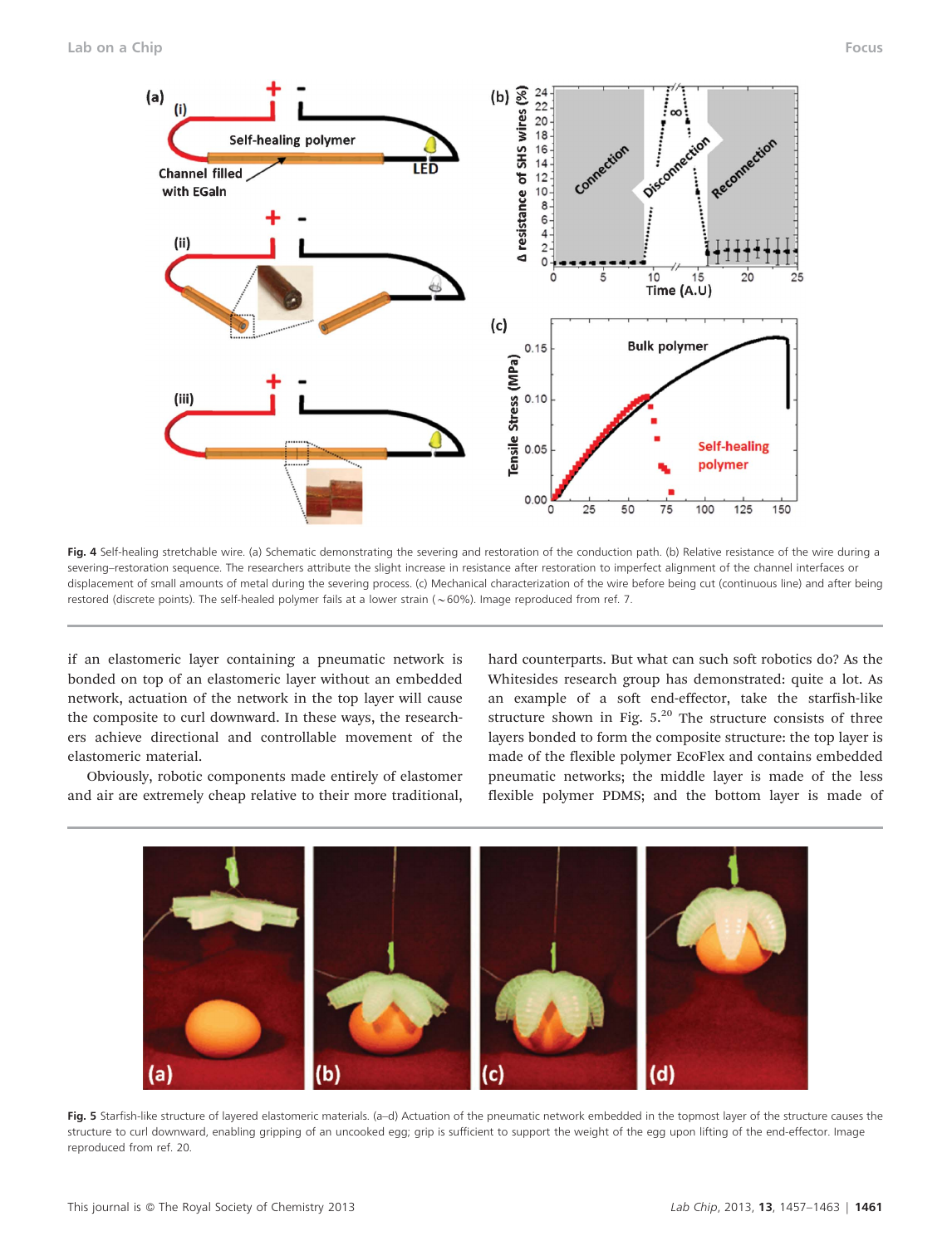

Fig. 6 Four-legged soft robot made of layered elastomeric materials, with separate pneumatic networks embedded in the spine and each of the legs. (a)-(h) Pressurization/depressurization of these embedded networks in strategic sequences moves the robot, and enables the robot to pass under a vertical plate of glass raised 2 cm off the ground (bottom edge indicated by the dashed white line). Image reproduced from ref. 21.

EcoFlex and its surface is patterned with ridges to facilitate gripping. When the pneumatic network of the top layer is actuated by air pumped in through a tube (Fig. 5), the composite structure bends downward, enabling it to grip fragile and/or irregularly shaped objects like the uncooked egg in Fig. 5. This soft end-effector is compliant and does not concentrate stress, enabling it to grip delicate objects without the need for feedback sensors.

To demonstrate the use of soft robotics to achieve adjustable robot locomotion—all without the need for multicomponent mechanical joints with complex sensors and electronics—the Whitesides research group created the fourlegged soft robot shown in Fig.  $6.^{21}$  The robot is fabricated using the same techniques previously described: a series of pneumatic networks is fabricated in an EcoFlex polymer layer using soft lithography, and this is bonded on top of a thin layer of less-flexible PDMS. Air can then be pumped individually into the pneumatic networks of the four legs and the ''spine'', causing the actuated part of the robot to curl downward and generating force sufficient to lift the robot off the ground. Using computer-controlled solenoid valves, the pneumatic networks of the legs and spine can be pressurized/ depressurized in sequences that achieve differing locomotion modes. This very simple concept was used to pass the soft